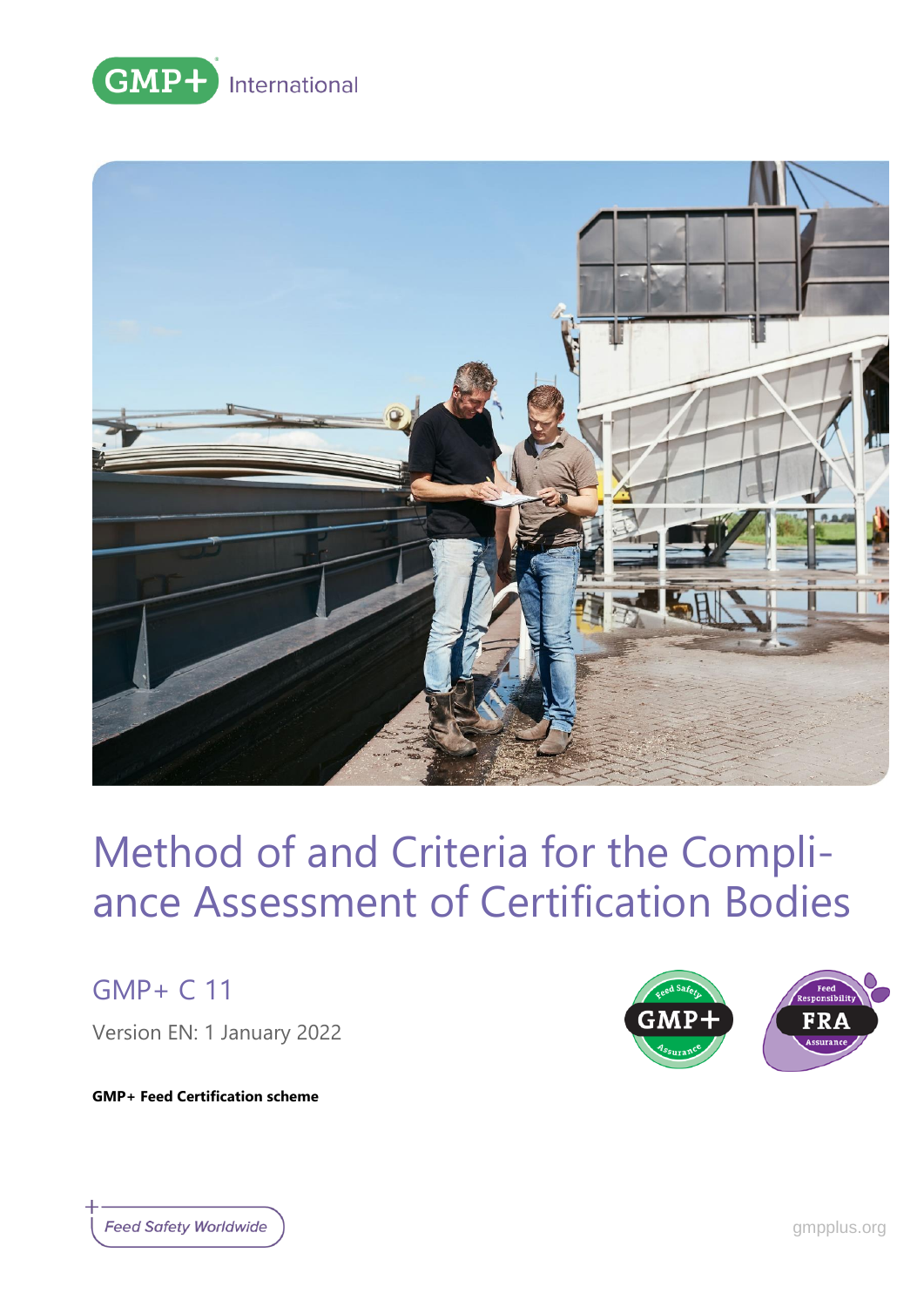# **History of the document**

| Revision no. /    | <b>Amendment</b>                                                                                                                                                                                                                                                                                                                                                                                                                                           | <b>Concerns</b>                                | <b>Final imple-</b> |
|-------------------|------------------------------------------------------------------------------------------------------------------------------------------------------------------------------------------------------------------------------------------------------------------------------------------------------------------------------------------------------------------------------------------------------------------------------------------------------------|------------------------------------------------|---------------------|
| Date of approval  |                                                                                                                                                                                                                                                                                                                                                                                                                                                            |                                                | mentation date      |
| $0.0 / 07 - 2015$ | This is a new document                                                                                                                                                                                                                                                                                                                                                                                                                                     | Entire<br>document                             | 01-08-2015          |
| 1.0 / 09-2016     | Completely new document.                                                                                                                                                                                                                                                                                                                                                                                                                                   | Entire<br>document                             | 01-09-2016          |
| 2.0 / 11-2017     | Editorial changes and clarification re-<br>garding "through the certification body"                                                                                                                                                                                                                                                                                                                                                                        | Entire do-<br>cument<br>and Para-<br>graph 1.4 | 01.07.2018          |
|                   | Adding ISO/IEC17065                                                                                                                                                                                                                                                                                                                                                                                                                                        | Paragraph<br>2.1                               |                     |
|                   | Adding Critical location audits and Ad-<br>Hoc audits                                                                                                                                                                                                                                                                                                                                                                                                      | Paragraph<br>2.2.                              |                     |
|                   | Certification Bodies are always respon-<br>sible for solving NC                                                                                                                                                                                                                                                                                                                                                                                            | Paragraph<br>2.3                               |                     |
|                   | Adding frequency regarding Critical lo-<br>cation audit and Ad-Hoc audit                                                                                                                                                                                                                                                                                                                                                                                   | Paragraph<br>2.3                               |                     |
| 2.1 / 05 2018     | Critical location added<br>GMP+ International auditors are re-<br>sponsible for closing Major nonconform-<br>ities<br>New assessment criteria regarding the<br>lack of a file of a GMP+ accepted audi-<br>tor at the Certification Body<br>Suspension/withdrawal of the CB will<br>automatically result in the suspen-<br>sion/withdrawal of the Critical-, Non-<br>Critical location and Outsourcing Party.<br>Since the chain oriented audit is a result | Annex 1<br>Paragraph                           | 01.07.2018          |
|                   | of consecutive parallel audit this type of<br>audit has been deleted.                                                                                                                                                                                                                                                                                                                                                                                      | 2.2                                            |                     |
| 3.0 / 10 2021     | <b>Editorial changes</b>                                                                                                                                                                                                                                                                                                                                                                                                                                   | Whole doc-<br>ument                            | 01.01.2023          |

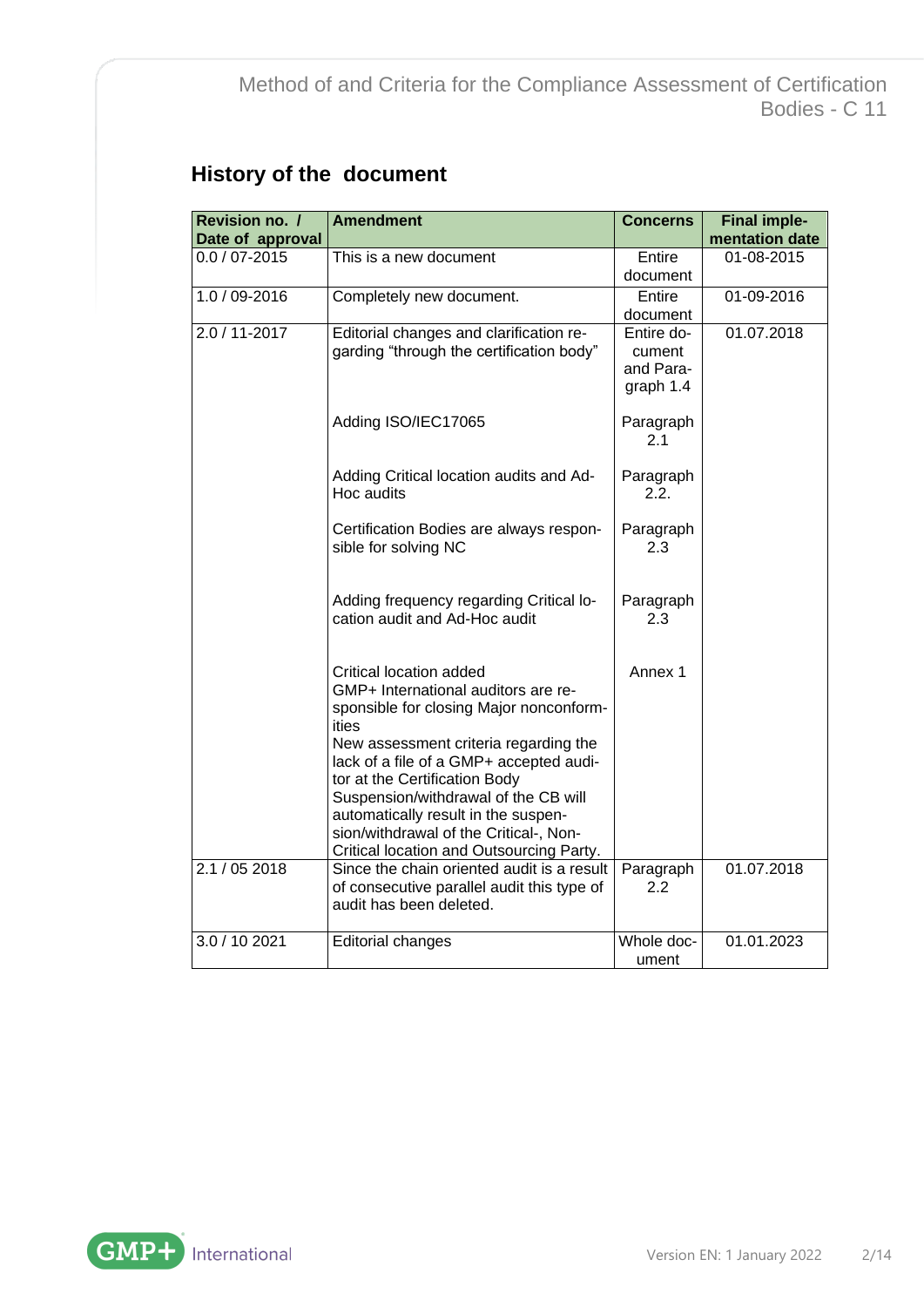### **INDEX**

| $\mathbf 1$                  |                                                                         |    |
|------------------------------|-------------------------------------------------------------------------|----|
| 1 <sub>1</sub><br>1.2<br>1.3 |                                                                         |    |
| 1.4                          |                                                                         |    |
| $\overline{2}$               |                                                                         |    |
| 2.1                          |                                                                         |    |
| 22                           | COMPLIANCE ASSESSMENT OF CERTIFICATION BODIES, CRITICAL LOCATION(S) AND |    |
| 2.3                          |                                                                         |    |
| 2.4                          |                                                                         |    |
|                              |                                                                         | 10 |

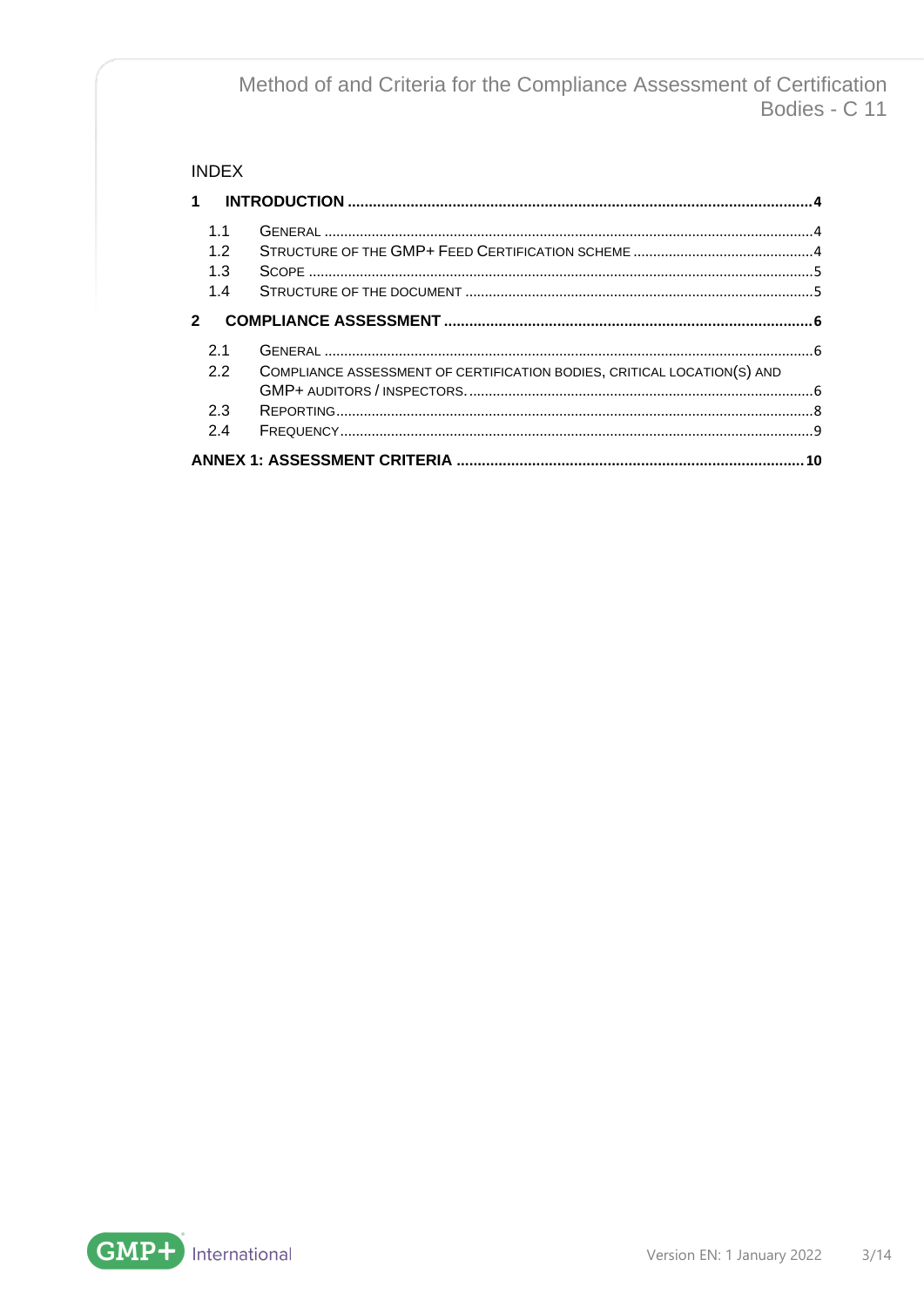## <span id="page-3-0"></span>**1 Introduction**

### <span id="page-3-1"></span>**1.1 General**

The GMP+ Feed Certification scheme was initiated and developed in 1992 by the Dutch feed industry in response to various more or less serious incidents involving contamination in feed materials. Although it started as a national scheme, it has developed to become an international scheme that is managed by GMP+ International in collaboration with various international stakeholders.

Even though the GMP+ Feed Certification scheme originated from a feed safety perspective, in 2013 the first feed responsibility standard was published. For this purpose, two modules have been created: GMP+ Feed Safety Assurance (focused on feed safety) and GMP+ Feed Responsibility Assurance (focused on responsible feed).

GMP+ Feed Safety Assurance is a complete module with standards for the assurance of feed safety in all the links of the feed chain. Demonstrable assurance of feed safety is a 'license to sell' in many countries and markets and participation in the GMP+ FSA module can facilitate this excellently. Based on needs in practice, multiple components have been integrated into the GMP+ FSA standards, such as requirements for a feed safety management system, for application of HACCP principles, for traceability, monitoring, prerequisites programs, chain approach and the Early Warning System.

With the development of the GMP+ Feed Responsibility Assurance module, GMP+ International is responding to requests from GMP+ participants. The animal feed sector is confronted with requests to operate more responsible. This includes, for example, the sourcing of soy and fishmeal which are produced and traded with respect for humans, animals and the environment. In order to demonstrate responsible production and trade, a participant can get certified for the GMP+ Feed Responsibility Assurance. GMP+ International facilitates via independent certification the demands from the market.

Together with the GMP+ partners, GMP+ International transparently lays down clear requirements in the Feed Certification scheme. Certification bodies are able to carry out GMP+ certification independently.

GMP+ International supports the GMP+ participants with useful and practical information by way of a number of guidance documents, databases, newsletters, Q&A lists and seminars.

### <span id="page-3-2"></span>**1.2 Structure of the GMP+ Feed Certification scheme**

The documents within the GMP+ Feed Certification scheme are subdivided into a number of series. The next page shows a schematic representation of the content of the GMP+ Feed Certification scheme:

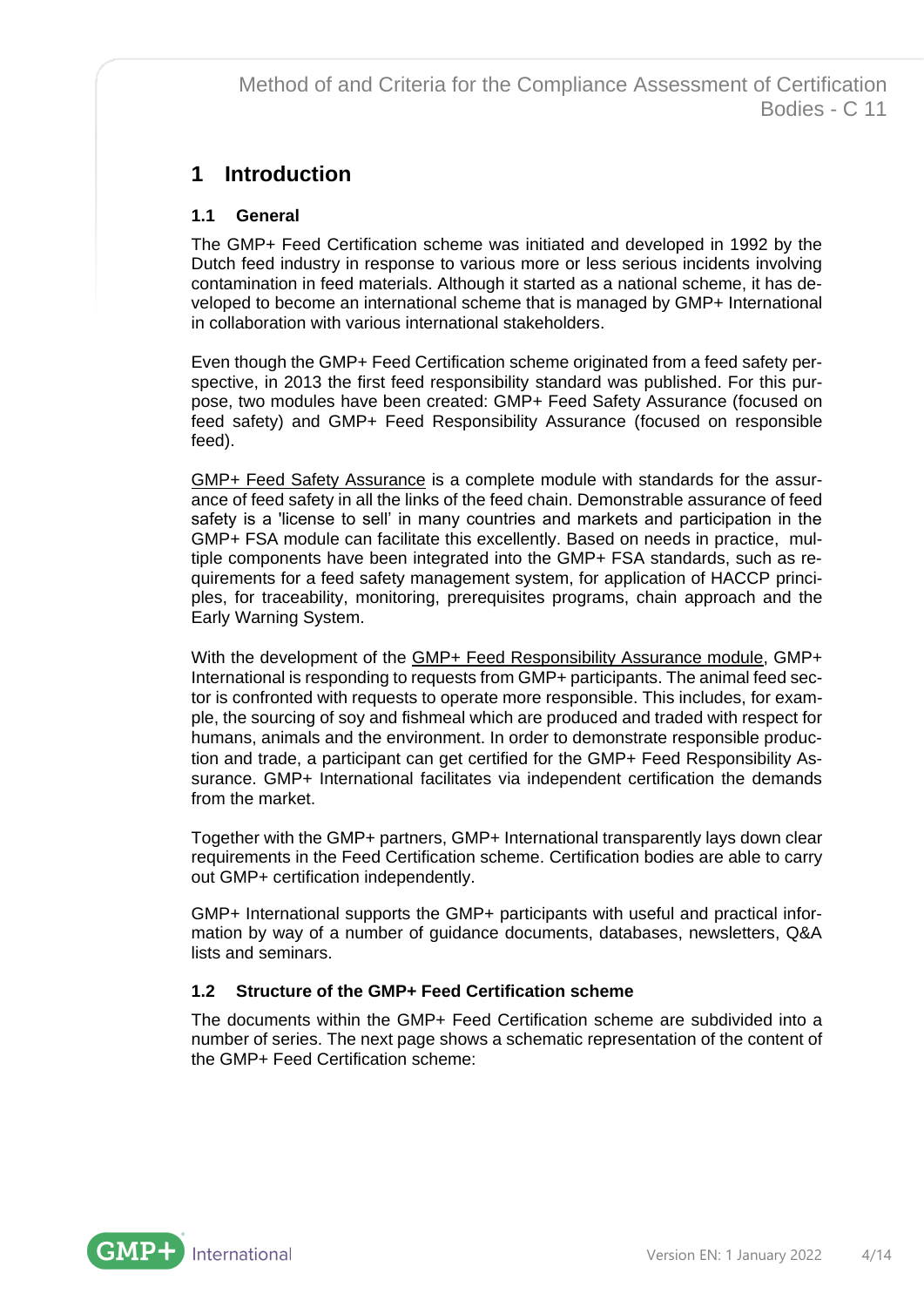

All these documents are available via the website of GMP+ International [\(www.gmp](http://www.gmpplus.org/)[plus.org\)](http://www.gmpplus.org/).

This document is referred to as standard GMP+ C2 Method of and criteria for the compliance assessment of certification bodies and is part of the GMP+ FC scheme.

#### <span id="page-4-0"></span>**1.3 Scope**

This document contains the procedure, assessment criteria and sanctions for the compliance assessment of those certification bodies which carry out GMP+ audits at companies as specified in the GMP+ A1 General Regulations of the GMP+ FC scheme of GMP+ International.

These assessment criteria and sanctions must be used in the compliance assessment of certification bodies by GMP+ International.

#### <span id="page-4-1"></span>**1.4 Structure of the document**

This standard has a structure of its own.

In addition to this, reference to a number of other appendices is made as well. These appendices are only part of this standard, and are attached to it. To indicate them, only the word 'annex' is used.

Throughout this document the terminology "through the certification body" is used indicating that all activities performed by critical-, non-critical locations and outsourcing party are conducted under the responsibility/liability of the GMP+ accepted certification body.

International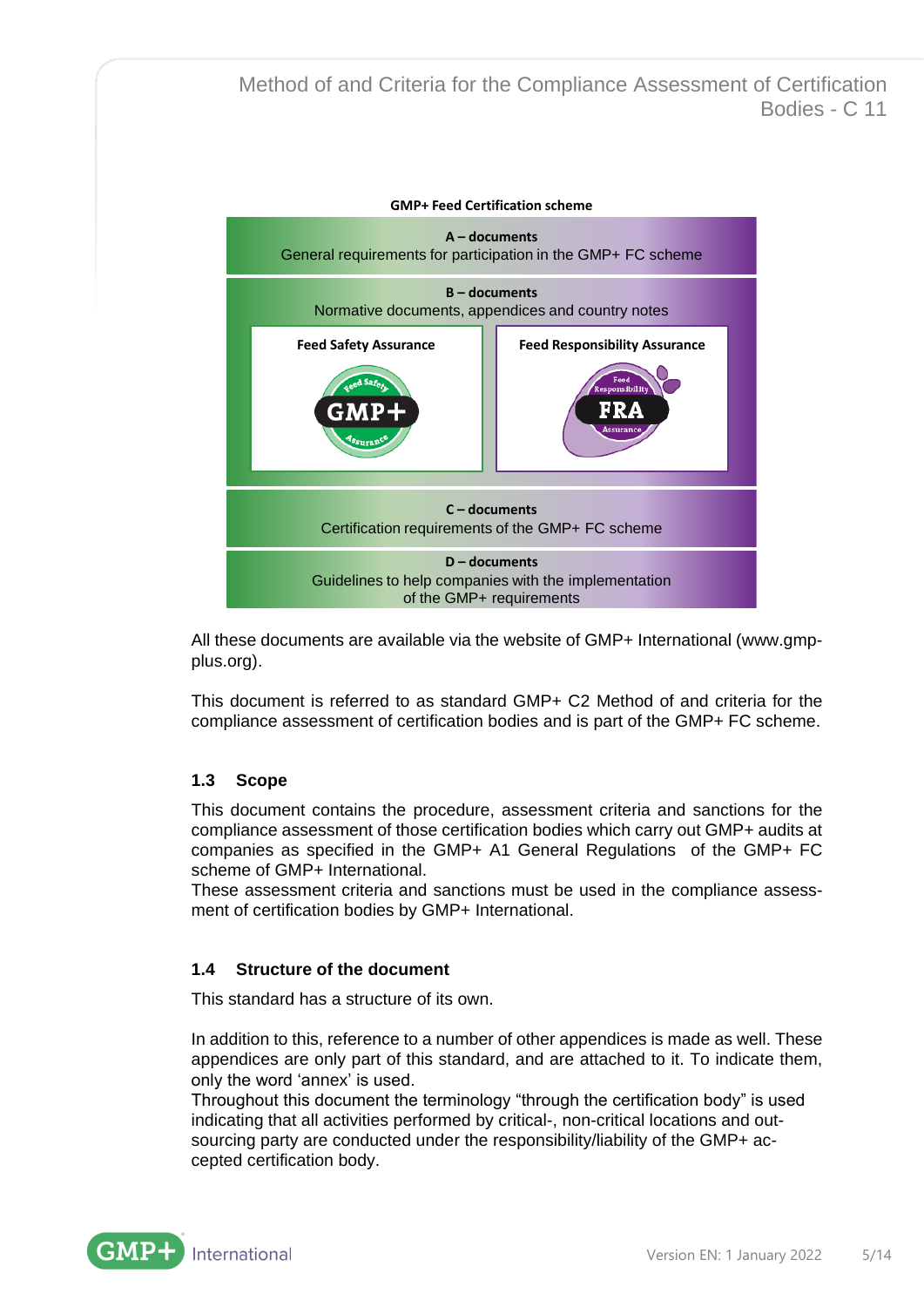## <span id="page-5-0"></span>**2 Compliance assessment**

## <span id="page-5-1"></span>**2.1 General**

Any certification body accepted by GMP+ International on the basis of the GMP+ A1 *General Regulations* is entitled to certify interested companies in respect of one or more of the GMP+ standards/ scopes included in the GMP+ FC scheme. This certification body has entered into a GMP+ Feed Certification Scheme License Agreement with GMP+ International for this purpose. By entering into this Agreement the certification body states that it will accept and comply with the requirements and obligation as stated in the GMP+ FC scheme.

GMP+ International supervises compliance by the certification bodies with that which is laid down in the GMP+ FC scheme, especially in the following standards: GMP+ A1 *General Regulations,* GMP+ A3 *GMP+ Logo's/Trademarks,* GMP+ A5 *GMP+ Feed Certification Scheme License Agreement,* GMP+ C10 *Acceptation requirements and procedure for certification bodies,* GMP+ C3 / GMP+ C6 *Assessment and Certification Criteria for GMP+ Certification (product- and process certification), [GMP+ C7 Assessment and Certification/Inspection Criteria for GMP+ Certifica](http://www.gmpplus.org/lmbinaries/gmp_c7_-_uk_assessment_and_certificationinspection_criteria_for_gmp_certificationinspection_-_additional_scopes_9212.pdf)tion/Inspection - [additional scopes](http://www.gmpplus.org/lmbinaries/gmp_c7_-_uk_assessment_and_certificationinspection_criteria_for_gmp_certificationinspection_-_additional_scopes_9212.pdf)* and *GMP+ C12 Assessment and Certification Criteria for GMP+ Certification FSMS,* during GMP+ certification

Use of the criteria as laid down in this document is made in compliance assessment audits and in determining sanctions.

The accreditation bodies ensure (insofar as applicable) that the certification bodies accepted by GMP+ International comply with the requirements of ISO/IEC17065 and/or ISO/IEC17021 (latest version) and ISO/TS22003 (latest version) with respect to the implementation of the GMP+ FC scheme

#### <span id="page-5-2"></span>**2.2 Compliance assessment of certification bodies, critical location(s) and GMP+ auditors / inspectors.**

The compliance assessment of the certification bodies and critical location(s) that GMP+ International carries out consists of:

- a. Compliance Desk Assessment to determine whether the certification body and critical location(s) comply with the requirements laid down in the GMP+ FC scheme.
- b. GMP+ International will apply the following Compliance Assessment Methods in a systematic way:
	- i. Compliance Audits:
		- a. Witness Audits (WA report)

GMP+ International supervises the GMP+ auditors / inspectors by assessing their work method and the way they classify categorize their findings during the execution of their audit. The individual GMP+ auditor / inspector or the audit team will be assessed during a witness audit. If the GMP+ International auditor observes that a feed safety risk is not identified during the audit, the GMP+ auditor will be informed by the GMP+ International auditor before the closing meeting in order to confirm whether there is a feed safety risk.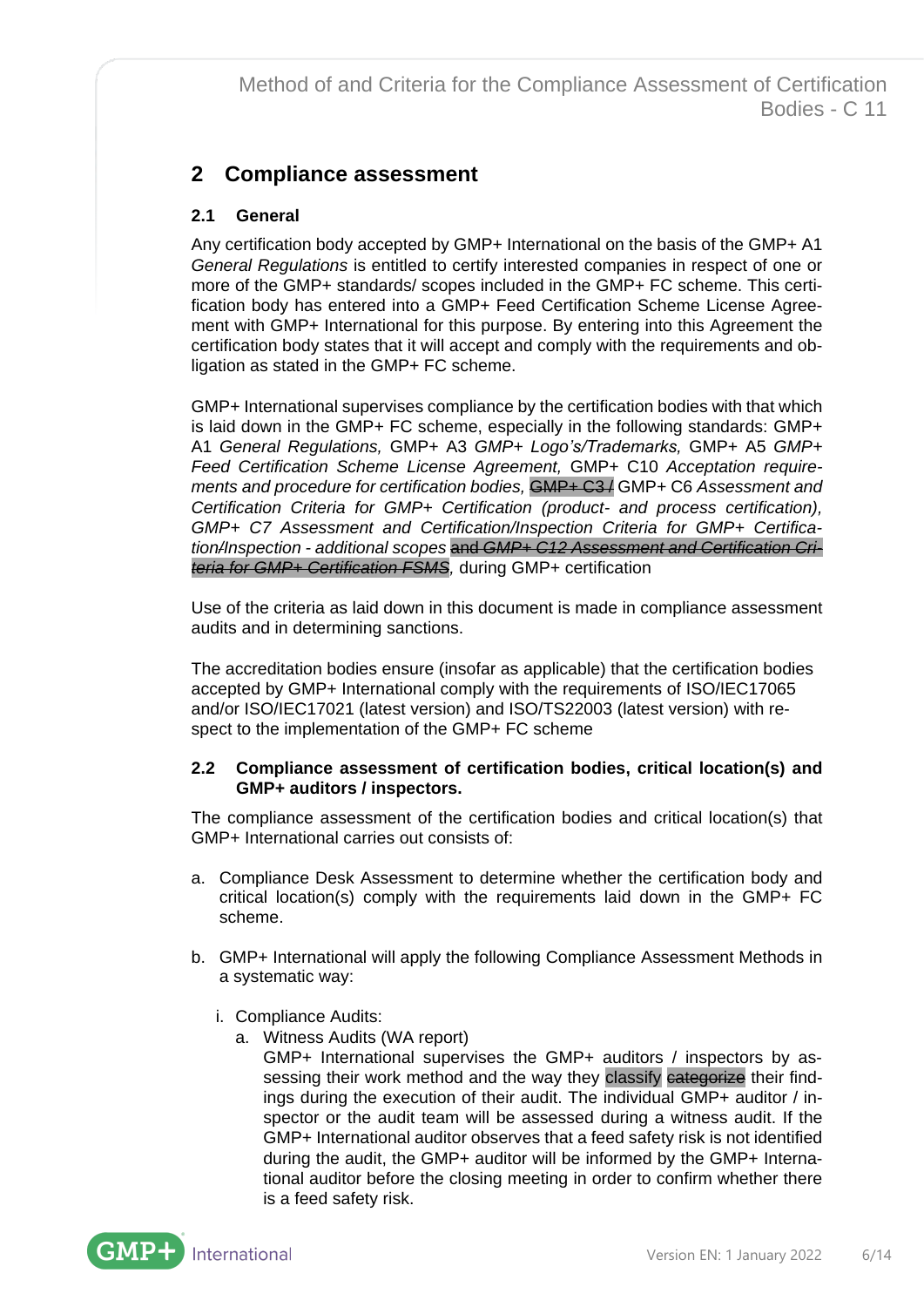b. Parallel Audits (PA report)

GMP+ International carries out parallel audits at GMP+ participants to verify the method by which an audit is planned, executed and reported through the certification body. The parallel audit will take place after the audit has been carried out through the certification body.

c. CB office Audits (CB report)

GMP+ International will carry out an audit at the certification bodies at least once a year to assess whether the implementation of the requirements laid down in the GMP+ FC scheme is carried out properly. This audit is a full assessment of all requirements. The minimum time to be spent on this audit is 1 day.

d. Critical location(s) Audit (CL report)

GMP+ International will carry out an audit at the critical location(s) at least once every two years to assess whether the implementation of the requirements laid down in the GMP+ FC scheme is carried out properly. The minimum time to be spent on this audit is 1 day.

e. Ad-hoc Audit (AH report)

GMP+ International can carry out ad hoc audits as a result of an EWS warning, complaints or incidents. This audit focuses on the specific topics related to the EWS warning, complaints or incidents. But all requirements of the GMP+ FC scheme can be assessed.

The compliance report will be provided to the certification body in the English, German or Dutch language.

- ii. Retrospective analysis of the participant/GMP+ auditor, which is based on special events and not on a regular basis:
	- a. certification process of a specific participant (RAC report) It is an analysis of the reports of all Certification Audits and, if available, also of Compliance Audits, conducted at a specific company during the last 36 months.
	- b. performance of an individual GMP+ Auditor (RAA report) It is an analysis of the reports of all Certification Audits conducted by a certain GMP+ auditor for a number of reports to be determined by GMP+ International and related to the relevant scope(s).
- iii. Overall analysis of the performance of Certification (OACB report) it is an annual analysis of performance of a Certification Body during the last three calendar years, based on at least :
	- a. Identified nonconformities per GMP+ auditor
	- b. Findings of GMP+ Compliance audits;
	- c. Participation and input in harmonization meetings;
	- d. Exam results of the GMP+ auditors;
	- e. Compliance assessment of the critical location(s), if applicable.

International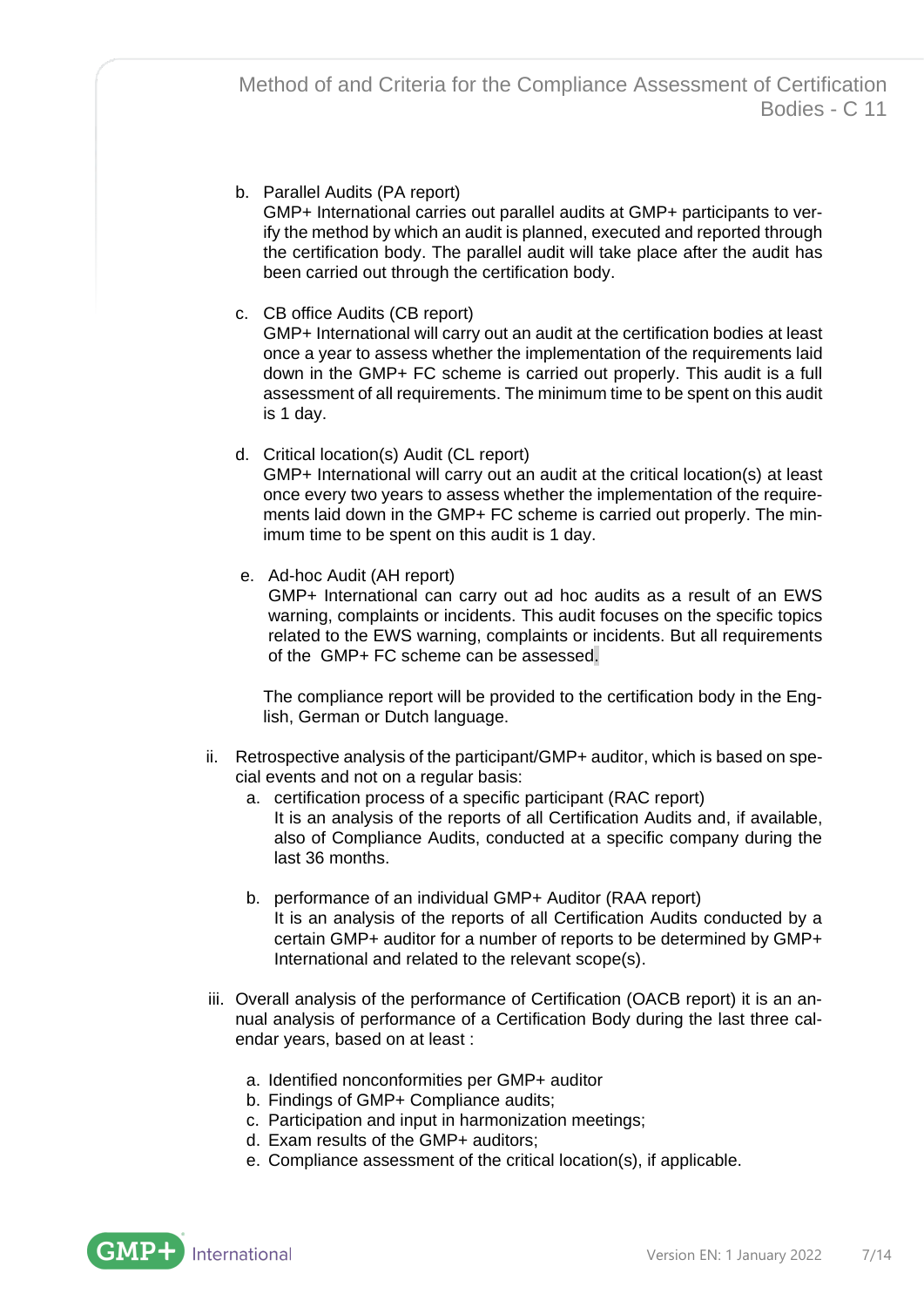The final result of the overall analysis can result in additional compliance assessment for the Certification Body and/or critical location(s). The cost for the additional compliance assessment can be charged to the Certification Body.

iv. Examination of GMP+ auditors:

Examination of GMP+ auditor is a tool for assessing GMP+ auditors compliance with the condition of having enough knowledge of the normative standards and rules of certification, including the classification of nonconformities as well as the characteristics of the production processes in the feed chain.

v. Report assessment

Based on random samples, GMP+ International will assess the reports on audits carried out through certification bodies under the GMP+ FC scheme.

### <span id="page-7-0"></span>**2.3 Reporting**

Zero nonconformities or Minor and/or Major nonconformities:

After the compliance assessment has been carried out by GMP+ International and where applicable, the Non Conformity Report (hereafter NCR) is prepared by the GMP+ International auditor and handed over to the coordinator and/or authorized person of the certification body. Nonconformities determined during the critical location audit will always be issued to the liable certification body.

NCR(s) can only be closed if the certification body involved conducts a root cause analysis, implements corrective and/or preventive actions and, if applicable, the certification body involved must submit objective evidence to GMP+ International. GMP+ International refers to this actions as Corrective Action Report (hereunder: CAR). The GMP+ International auditor and GMP+ International (technical) reviewer are responsible for finalizing the compliance report and for assessing the CAR(s) and closing the NCR(s). Report can be sampled for assessment by GMP+ International.

#### Critical nonconformities:

After the compliance audit has been carried out by GMP+ International the NCR(s) is prepared by the GMP+ International auditor and handed over to the coordinator and/or authorized person of the certification body. GMP+ International is responsible if the observed NCR(s) are justified and well classified. Nonconformities determined during the critical location audit will always be issued to the liable certification body.

NCR(s) can only be closed if the involved certification body submits the CAR(s) to GMP+ International and if the CAR(s) is approved by GMP+ International. GMP+ International is responsible to make the decision to close and/or upgrade/downgrade the NCR(s) and to make the compliance assessment report final.

The annex 1 contains the general criteria for the classification of the determined NCR(s) during the compliance assessment by GMP+ International and the follow-up actions, CAR(s).

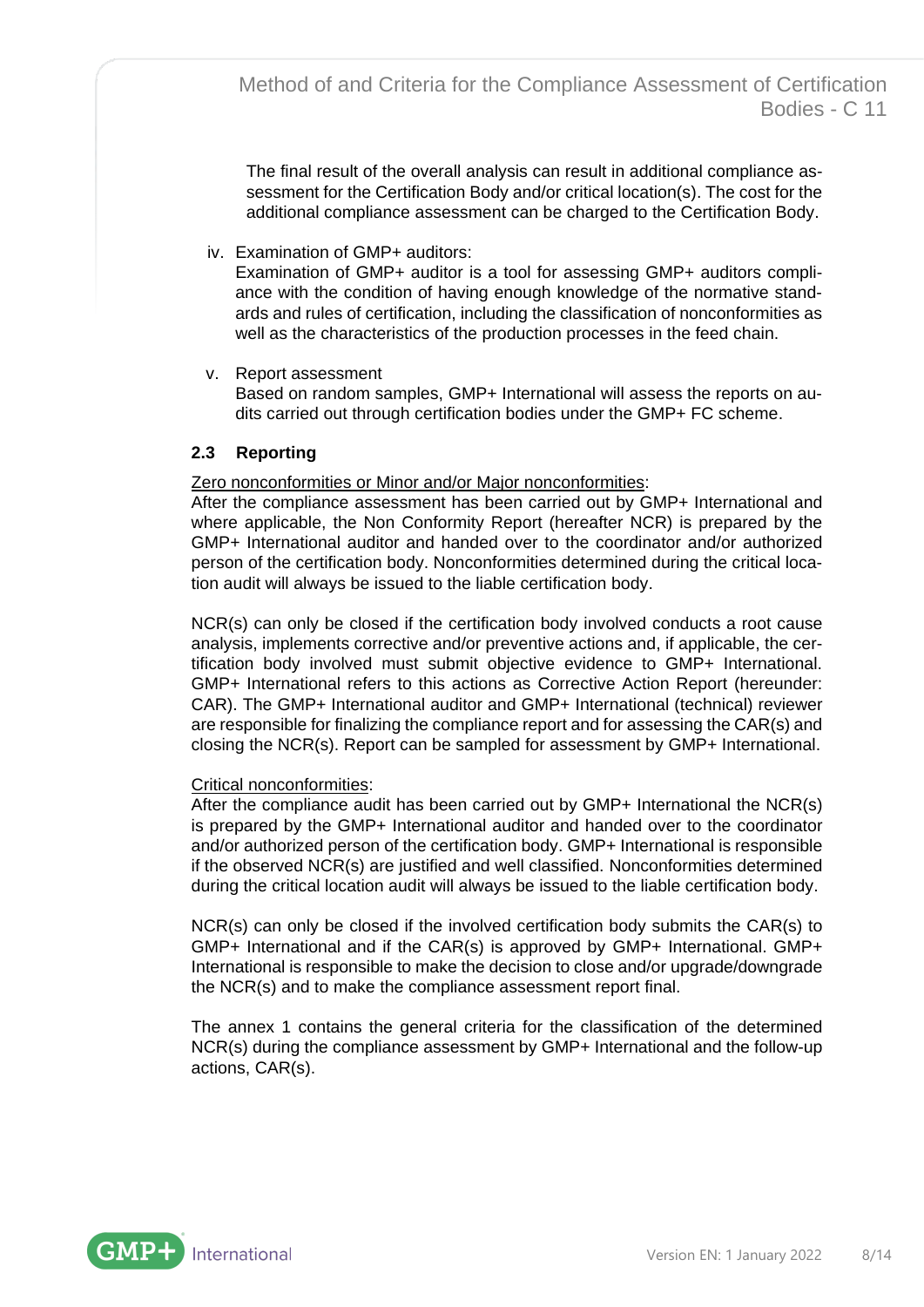## <span id="page-8-0"></span>**2.4 Frequency**

- a. The Compliance Audits at certified companies are risk based selected except for the Certification Body office audit, critical location(s) audit and the ad hoc audit;
- b. The minimum time to be spent on the Certification Body office audit is at least 1 day annually.
- c. The minimum time to be spent on the critical location(s) audit is at least 1 day per two years.
- d. Overall analysis of the performance of a certification body is carried out annually and/or risk based;
- e. The ad hoc audits and the retrospective analysis are carried out when applicable.

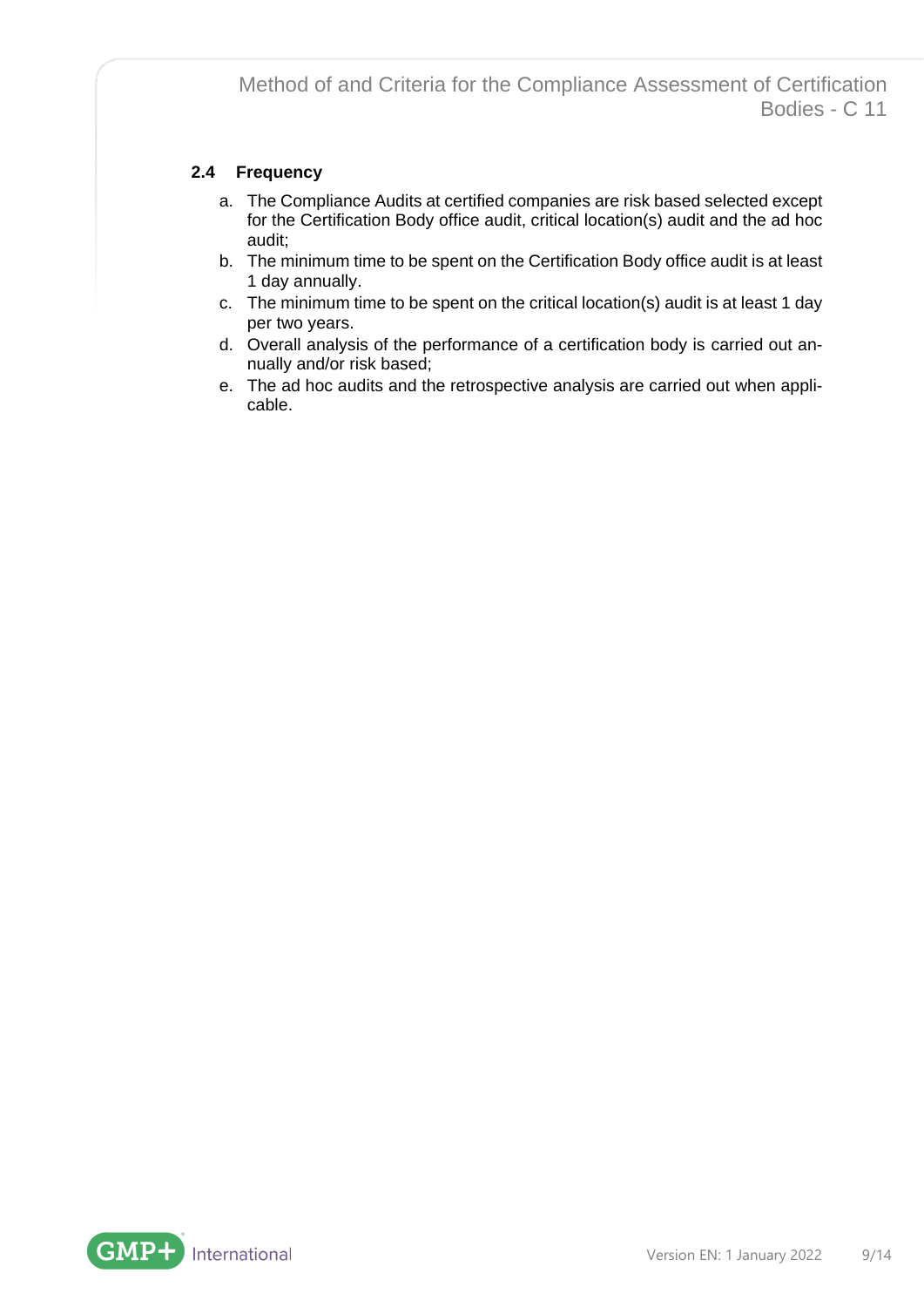# <span id="page-9-0"></span>**Annex 1: Assessment criteria**

Nonconformities determined during compliance assessments by GMP+ International are to be classified based on the general criteria stated below.

| <b>Classification: Minor Nonconformity</b> |                                                                                                                                                                                                                                                                                                    |  |
|--------------------------------------------|----------------------------------------------------------------------------------------------------------------------------------------------------------------------------------------------------------------------------------------------------------------------------------------------------|--|
| Definition:                                | Any nonconformity which does not ad-<br>$\bullet$<br>versely affect the performance, relia-<br>bility of the certification process.                                                                                                                                                                |  |
| <b>Conclusion</b>                          | • Where less than 5 audit findings fall into<br>Minor Nonconformity the certification<br>body complies with the requirements of<br>acceptance.<br>• If 5 or more audit findings fall into Minor<br>Nonconformity the certification body<br>does not comply with the requirements<br>of acceptance. |  |

| <b>Finding</b>                                                                                                                                                                                                                             | <b>Measures</b> |                                                                                                                                                                                                                                                                                                                                                                                                                                                                                                      |
|--------------------------------------------------------------------------------------------------------------------------------------------------------------------------------------------------------------------------------------------|-----------------|------------------------------------------------------------------------------------------------------------------------------------------------------------------------------------------------------------------------------------------------------------------------------------------------------------------------------------------------------------------------------------------------------------------------------------------------------------------------------------------------------|
| A part of the GMP+ FC scheme applicable<br>is not fully described in the feed safety ma<br>management system although this is re-<br>quired.                                                                                               | $\bullet$       | The certification body must always sub-<br>mit the CAR(s) to GMP+ International to<br>eliminate the determined nonconform-<br>ity. This period of time will be deter-                                                                                                                                                                                                                                                                                                                                |
| An element of the GMP+ FC scheme ap-<br>plicable is not updated, while this is re-<br>quired as a consequence of amended leg-<br>islation.                                                                                                 |                 | mined by GMP+ International but with a<br>maximum of 6 months. GMP+ Interna-<br>tional will assess the CAR(s) in order to<br>close<br>nonconformity.<br>the                                                                                                                                                                                                                                                                                                                                          |
| An element of the GMP+ FC scheme ap-<br>plicable is incompletely implemented<br>and/or described in the documenta-<br>tion/files, but the assessment is that this<br>will not have negative effect on the quality<br>of the audits.        |                 | In order to close the minor nonconform-<br>ity the certification body must send the<br>CAR at the latest two weeks before the<br>deadline.<br>In the case of 5 or more Minor Noncon-<br>formity, the certification body is obliged                                                                                                                                                                                                                                                                   |
| On an incidental basis the data for the<br>participants in GMP+ International Com-<br>pany Database is not up-to-date.                                                                                                                     |                 | to send the CARs of all minor noncon-<br>formities to GMP+ International within<br>10 weeks after the nonconformities are                                                                                                                                                                                                                                                                                                                                                                            |
| The certification body is not represented<br>at the harmonization meeting (without dis-<br>pensation from GMP+ International).<br>The certification body has not sent in a<br>study case (once a year) for the harmoni-<br>zation meeting. | $\bullet$       | determined by GMP+ International.<br>In order to close the minor nonconform-<br>ity the certification body must send the<br>CAR at the latest two weeks before the<br>deadline.<br>If the minor nonconformity (ies) are not<br>or not fully resolved within the deter-<br>mined timeframe then they will be con-<br>verted to Major nonconformity(ies).<br>The GMP+ International auditor/tech-<br>nical reviewer is responsible for making<br>the decision to close the minor noncon-<br>formities. |

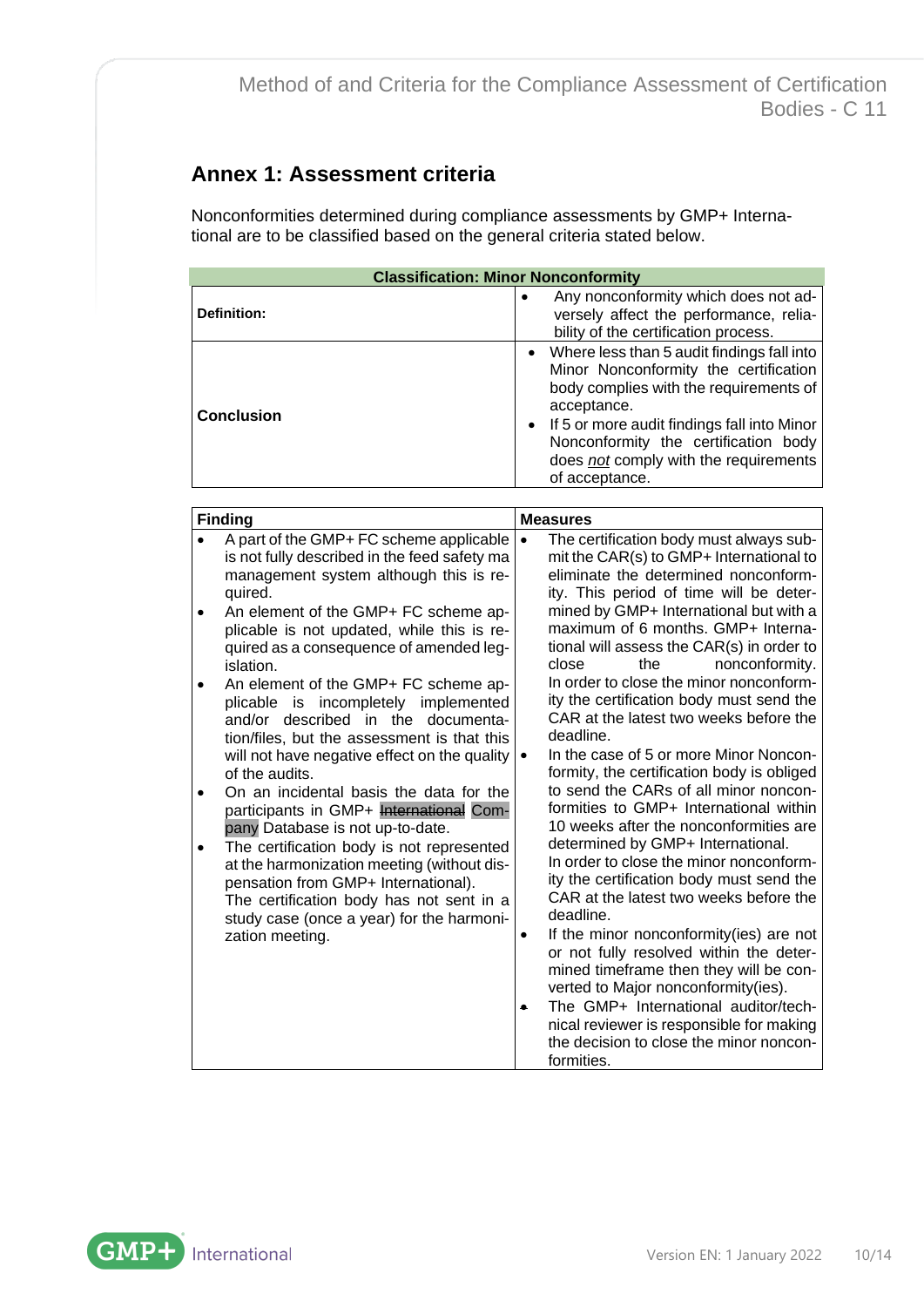| <b>Classification: Major Nonconformity</b> |                                                                                                                                                                                                                                                                                                                                                                        |  |
|--------------------------------------------|------------------------------------------------------------------------------------------------------------------------------------------------------------------------------------------------------------------------------------------------------------------------------------------------------------------------------------------------------------------------|--|
| <b>Definition:</b>                         | When a requirement of the GMP+ FC<br>scheme has been addressed but there<br>is insufficient evidence to demonstrate<br>that it has been properly controlled or<br>implemented.<br>Any nonconformity other than critical,<br>which may result in failure and which<br>cannot be completely eliminated or re-<br>duced to a minor nonconformity by an<br>approved repair |  |
| <b>Conclusion</b>                          | • The certification body does not comply<br>with the requirements for acceptance.                                                                                                                                                                                                                                                                                      |  |

| <b>Finding</b>                                                                                                                                                                                                                                                                                                                                                                                                                                                                                                                                                                                                                                                                                                                                                                                                                                                                                                                                                                                                                                                                                                                                                                                                                                                                                                       | <b>Measures</b>                                                                                                                                                                                                                                                                                                                                                                                                                                                                                                                                                                                                                                                                                                            |
|----------------------------------------------------------------------------------------------------------------------------------------------------------------------------------------------------------------------------------------------------------------------------------------------------------------------------------------------------------------------------------------------------------------------------------------------------------------------------------------------------------------------------------------------------------------------------------------------------------------------------------------------------------------------------------------------------------------------------------------------------------------------------------------------------------------------------------------------------------------------------------------------------------------------------------------------------------------------------------------------------------------------------------------------------------------------------------------------------------------------------------------------------------------------------------------------------------------------------------------------------------------------------------------------------------------------|----------------------------------------------------------------------------------------------------------------------------------------------------------------------------------------------------------------------------------------------------------------------------------------------------------------------------------------------------------------------------------------------------------------------------------------------------------------------------------------------------------------------------------------------------------------------------------------------------------------------------------------------------------------------------------------------------------------------------|
| With respect to nonconformities where the<br>guaranteeing of the quality of the audits<br>by the certification body and/critical loca-<br>tion is not in compliance.<br>If the minor nonconformity(ies) are not or<br>not fully resolved within the determined<br>timeframe then they will be converted to<br>Major nonconformity(ies).<br>An element/article of the GMP+ FC<br>scheme is absent in the documentation,<br>such that the functioning of the feed safety<br>management system is put in question.<br>An element of the GMP+ FC scheme is<br>not implemented and/or described in the<br>documentation/files, and the assessment<br>is that this will have negative effect on the<br>certification process.<br>The nonconformity observed is of a struc-<br>tural nature.<br>GMP+ International is not immediately in-<br>formed of a Critical Nonconformity, sus-<br>pension or withdrawal.<br>On a structural basis, the certification<br>body and/or critical location has not rec-<br>orded or maintained the certification sta-<br>tus of the GMP+ participants in the GMP+<br>Company Database of GMP+ Interna-<br>tional.<br>The certification body does not send the<br>requested action plan as a result of an<br>overall- and/or retrospective<br>analysis<br>within the determined timeframe. | The certification body must always sub-<br>$\bullet$<br>mit a CAR to GMP+ International to<br>close the detected major nonconform-<br>ity. This period of time will be deter-<br>mined by GMP+ International with a<br>maximum of 6 weeks. In order to close<br>the major nonconformity the certifica-<br>tion body must send the CAR at the lat-<br>est two weeks before the deadline.<br>If the major nonconformity(ies) are not<br>or not fully resolved within the deter-<br>mined timeframe then they will be con-<br>verted to Critical nonconformity(ies).<br>The GMP+ International auditor/tech-<br>$\bullet$<br>nical reviewer is responsible for making<br>the decision to close the major noncon-<br>formities |

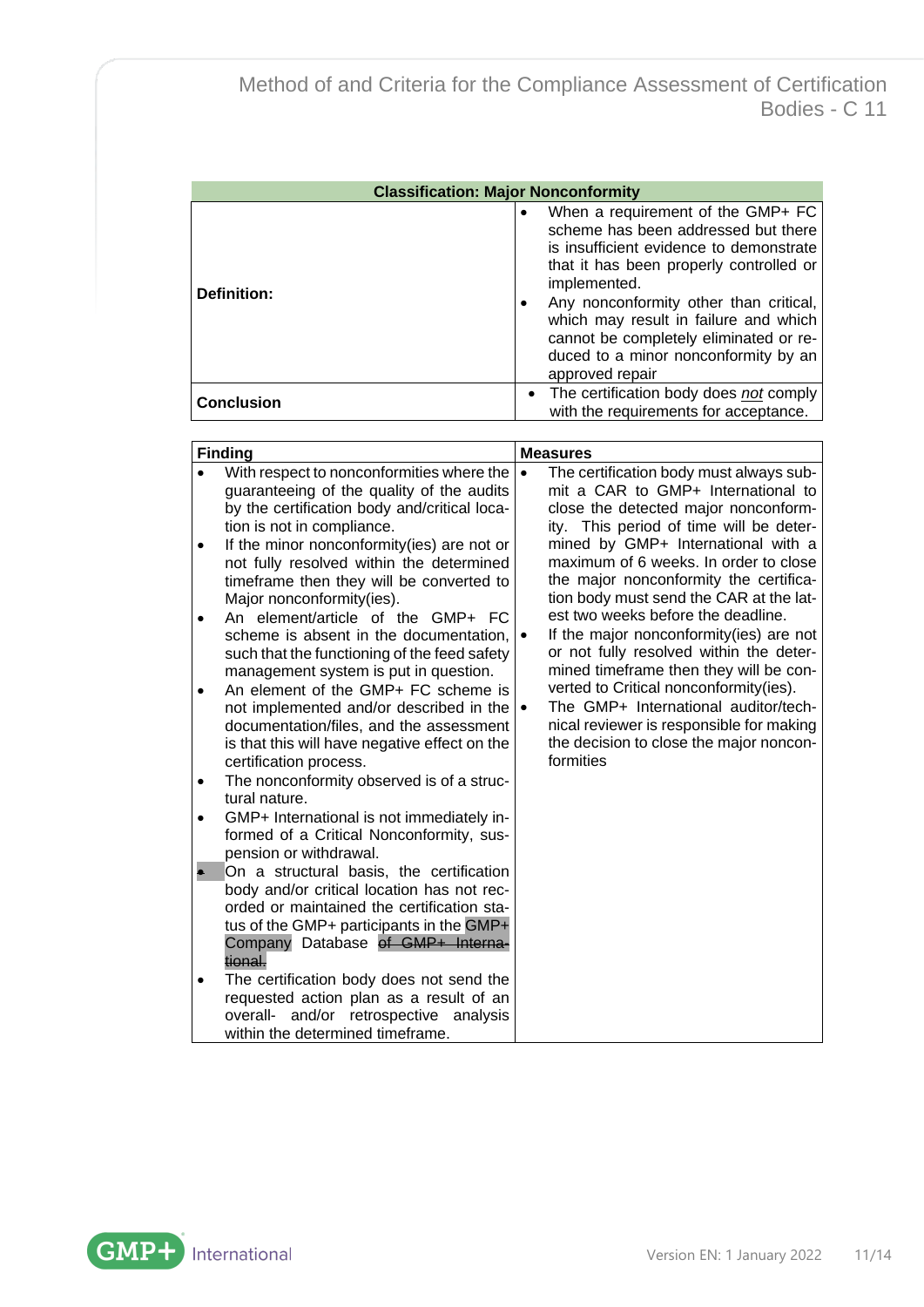| <b>Classification: Critical nonconformity</b> |                                                                                                                                                                                                                                                            |  |
|-----------------------------------------------|------------------------------------------------------------------------------------------------------------------------------------------------------------------------------------------------------------------------------------------------------------|--|
|                                               |                                                                                                                                                                                                                                                            |  |
| Definition:                                   | A regulatory violation or a complete fail-<br>ure to implement a requirement of the<br>GMP+ FC scheme.<br>Any nonconformity which may result in<br>hazardous or unsafe conditions for indi-<br>viduals using, maintaining or depending<br>upon the product |  |
| <b>Conclusion</b>                             | • The certification body does not comply<br>with the requirements for acceptance.                                                                                                                                                                          |  |

| <b>Finding</b>                                                                  |                                                                                                                                                                                                                                                                                                                                                                                                                                                                                                                                                                                                                                                                                                                                                                                                                                                                                                                                                                                                                                                                                                                                                                                     | <b>Measures</b>                     |                                                                                                                                                                                                                                                                                                                                                                                                                                                                                                                                                                                                                                                                                                                                                                                                                                                                                                                                                                                                                                                                                                                                                                                                                                                                                   |  |
|---------------------------------------------------------------------------------|-------------------------------------------------------------------------------------------------------------------------------------------------------------------------------------------------------------------------------------------------------------------------------------------------------------------------------------------------------------------------------------------------------------------------------------------------------------------------------------------------------------------------------------------------------------------------------------------------------------------------------------------------------------------------------------------------------------------------------------------------------------------------------------------------------------------------------------------------------------------------------------------------------------------------------------------------------------------------------------------------------------------------------------------------------------------------------------------------------------------------------------------------------------------------------------|-------------------------------------|-----------------------------------------------------------------------------------------------------------------------------------------------------------------------------------------------------------------------------------------------------------------------------------------------------------------------------------------------------------------------------------------------------------------------------------------------------------------------------------------------------------------------------------------------------------------------------------------------------------------------------------------------------------------------------------------------------------------------------------------------------------------------------------------------------------------------------------------------------------------------------------------------------------------------------------------------------------------------------------------------------------------------------------------------------------------------------------------------------------------------------------------------------------------------------------------------------------------------------------------------------------------------------------|--|
| $\bullet$<br>$\bullet$<br>$\bullet$<br>٠<br>$\bullet$<br>$\bullet$<br>$\bullet$ | If the major nonconformity(ies) are not or<br>not fully resolved within the determined<br>timeframe then they will be converted to<br>Critical nonconformity(ies).<br>A Major Nonconformity has previously<br>been determined and resolved but reoc-<br>curs within two years of being determined.<br>The certification body and/or critical loca-<br>tion no longer has the applicable accredi-<br>tation.<br>They no longer have an accredited QM<br>system.<br>The certification body does not meet its fi-<br>nancial obligations to GMP+ International.<br>Structural or systematic non-compliance<br>with the requirements stated in the GMP+<br>FC scheme.<br>An element of the GMP+ FC scheme is<br>not implemented and/or described in the<br>documentation and the assessment on<br>the basis of objective observation shows<br>that this is critical for the quality of the au-<br>dits.<br>The GMP+ International auditor observes<br>a critical NCR during a compliance audit<br>which have impact for the feed safety.<br>No documentation/files that the GMP+ ac-<br>cepted auditor is complying with the re-<br>quirements as stated in Annex 2 of the<br>GMP+ C10. | $\bullet$<br>$\bullet$<br>$\bullet$ | The certification body must always sub-<br>mit a CAR to GMP+ International to<br>eliminate the determined critical non-<br>conformity. This timeframe will be de-<br>termined by GMP+ International with a<br>maximum of one week.<br>GMP+ International is responsible for<br>making the decision to close the Critical<br>nonconformities.<br>If GMP+ International cannot close the<br>Critical nonconformity then GMP+ In-<br>ternational will immediately suspend<br>the GMP+ acceptance of the certifica-<br>tion body for a maximum of 3 months<br>which automatically results that the crit-<br>ical location, non-critical location and<br>outsourcing party are not allowed to<br>conduct any GMP+ activities for the<br>same period.<br>If the certification body has not demon-<br>strably resolved the Critical noncon-<br>formity within 3 months of the suspen-<br>sion to the satisfaction of GMP+ Inter-<br>national then the termination of GMP+<br>acceptance will be initiated immedi-<br>ately which automatically results in the<br>critical location, non-critical location<br>and outsourcing party not being per-<br>mitted to conduct any GMP+ activities.<br>The involved accreditation body will be<br>informed of the suspension or with-<br>drawal. |  |
| $\bullet$<br>$\bullet$                                                          | It is reasonable to assume that there is<br>case of gross negligence, fraudulent ac-<br>tions or economic malpractice.<br>The independence/impartiality require-<br>ments are breached by the certification<br>body and/or critical location.<br>The certification body and/or critical loca-<br>tion refuses and/or does not cooperate in<br>planning/conducting compliance assess-<br>ment by GMP+ International.                                                                                                                                                                                                                                                                                                                                                                                                                                                                                                                                                                                                                                                                                                                                                                 | $\bullet$                           | GMP+ International will immediately<br>suspend the GMP+ acceptation of the<br>certification body for a maximum of 3<br>months which automatically results that<br>the critical location, non-critical location<br>and outsourcing party are not allowed<br>to conduct any GMP+ activities for the<br>same period.                                                                                                                                                                                                                                                                                                                                                                                                                                                                                                                                                                                                                                                                                                                                                                                                                                                                                                                                                                 |  |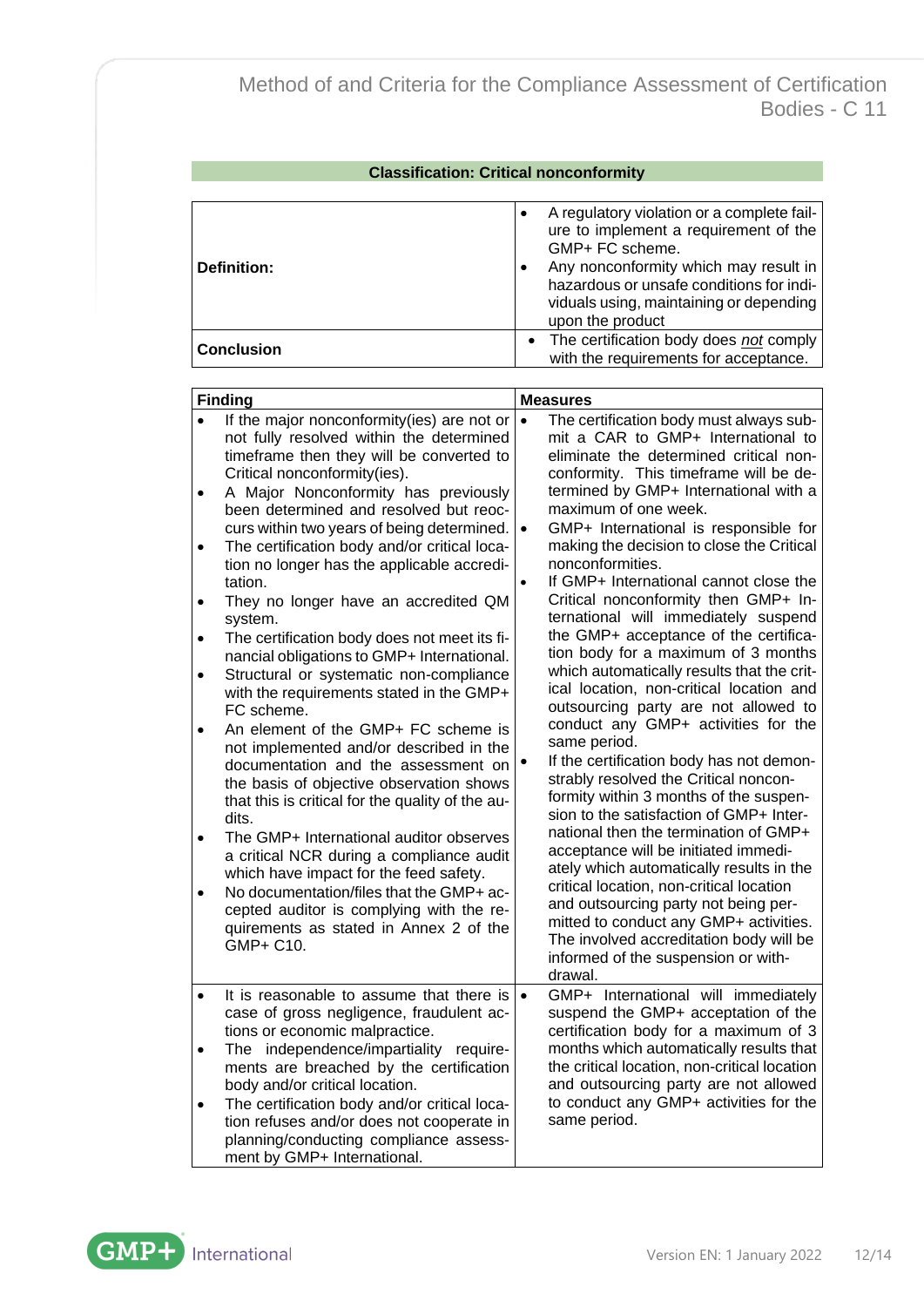| <b>Finding</b> | <b>Measures</b>                                                                                                                                                                                                                                                                                                                                                                                                                                                                                                                             |
|----------------|---------------------------------------------------------------------------------------------------------------------------------------------------------------------------------------------------------------------------------------------------------------------------------------------------------------------------------------------------------------------------------------------------------------------------------------------------------------------------------------------------------------------------------------------|
|                | If the certification body has not demon-<br>$\bullet$<br>strably resolved the Critical noncon-<br>formity within 3 months of the suspen-<br>sion to the satisfaction of GMP+ Inter-<br>national then the termination of GMP+<br>acceptance will be initiated immedi-<br>ately which automatically results in the<br>critical location, non-critical location<br>and outsourcing party not being per-<br>mitted to conduct any GMP+ activities.<br>The involved accreditation body will be<br>informed of the suspension or with-<br>drawal. |